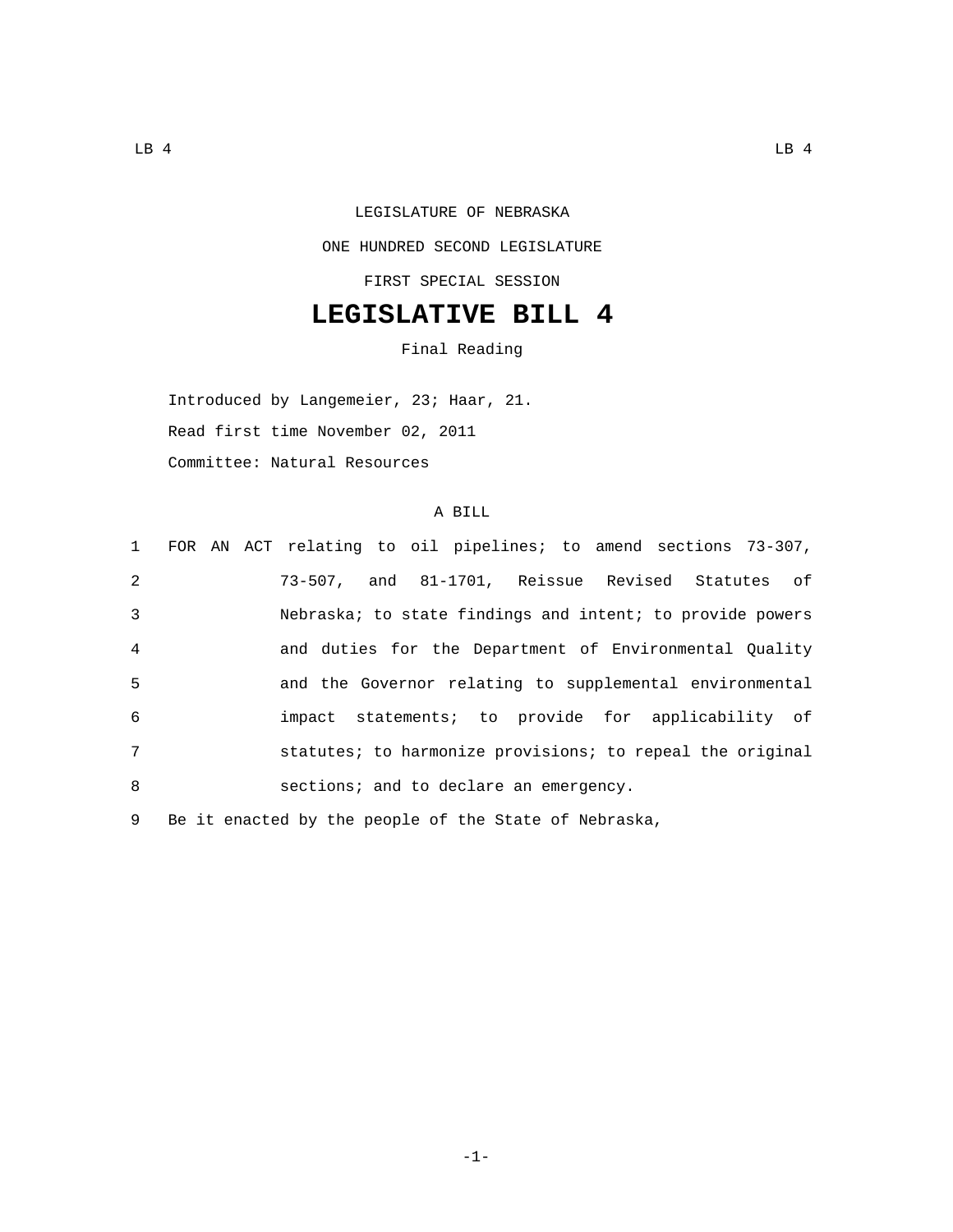| 1  | Section 1. The Legislature finds that:                                |
|----|-----------------------------------------------------------------------|
| 2  | (1) The State of Nebraska is responsible for protecting               |
| 3  | its natural resources, agricultural resources, aesthetics, economy,   |
| 4  | and communities through reasonable regulation for the common good and |
| 5  | welfare. As such, the state is responsible for ensuring that an oil   |
| 6  | pipeline proposed to be located within, through, or across Nebraska   |
| 7  | is in compliance with all state laws, rules, and regulations relating |
| 8  | to water, air, and wildlife under the Constitution of Nebraska and    |
| 9  | state law;                                                            |
| 10 | Public policy should reflect this responsibility<br>(2)               |
| 11 | while simultaneously recognizing the necessity for energy use and the |
| 12 | economic benefits to Nebraska of transporting oil within, through, or |
| 13 | across the state, the need for economic development in Nebraska, and  |
| 14 | the opportunities for jobs and revenue that new development brings to |
| 15 | the state;                                                            |
| 16 | (3) The United States has the important ability to work               |
| 17 | with foreign suppliers of crude oil to meet our overall energy needs  |
| 18 | and to further our national security interests; and                   |
| 19 | (4) The economic benefits of oil pipeline construction                |
| 20 | projects are important to the state, including the creation of jobs.  |
| 21 | Nevertheless, the benefits of any proposed oil pipeline project must  |
| 22 | be weighed against any concerns brought by the residents of Nebraska. |
| 23 | Sec. 2. For purposes of sections 1 to 3 of this act:                  |
| 24 | Department means the Department of Environmental<br>(1)               |
| 25 | Quality;                                                              |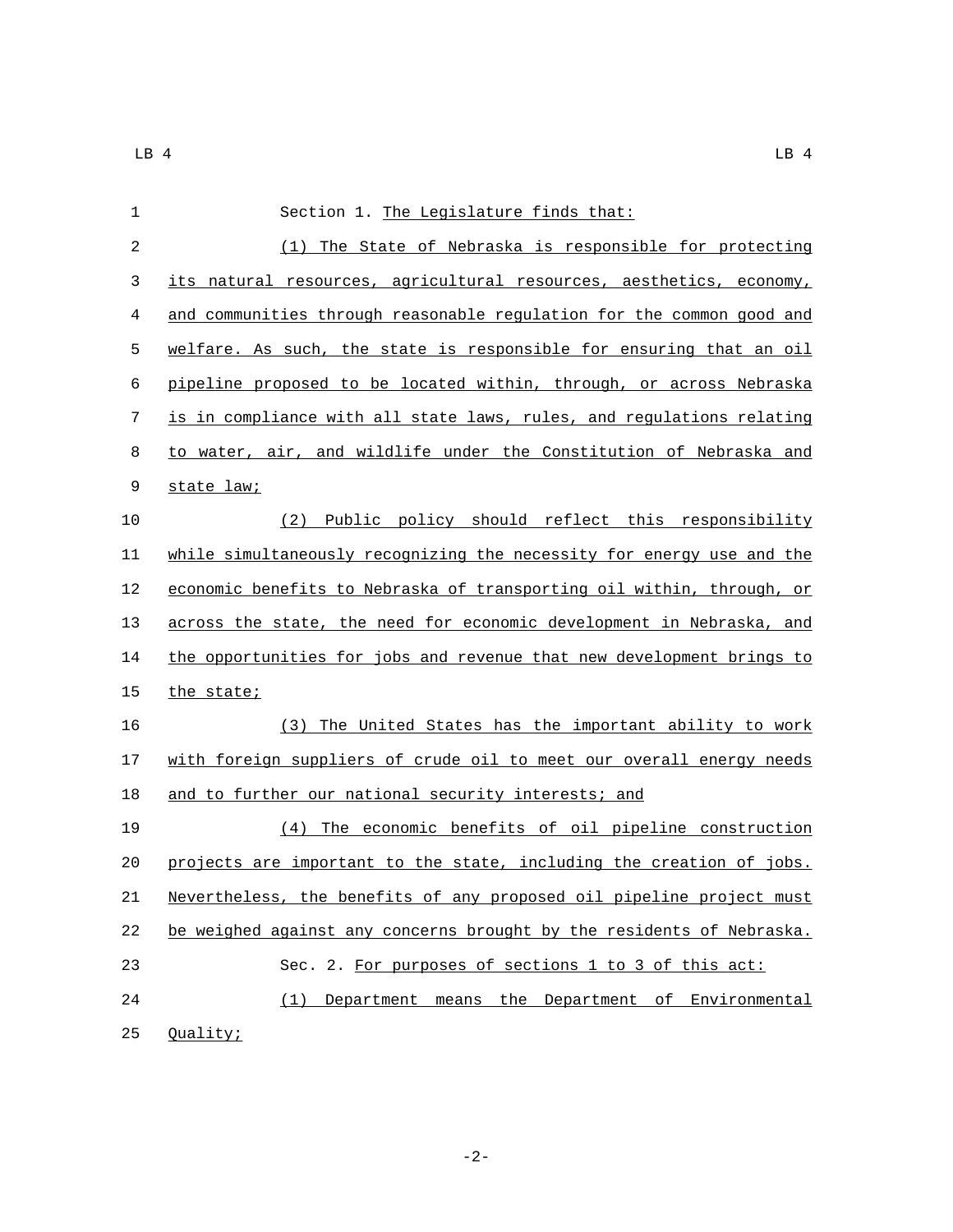| 1  | (2) Oil pipeline means a pipeline which is larger than                |
|----|-----------------------------------------------------------------------|
| 2  | eight inches in inside diameter and which is constructed in Nebraska  |
| 3  | for the transportation of petroleum, or petroleum components,         |
| 4  | products, or wastes, including crude oil or any fraction of crude     |
| 5  | oil, within, through, or across Nebraska, but does not include in-    |
| 6  | field and gathering lines; and                                        |
| 7  | (3) Pipeline carrier means an individual, a company, a                |
| 8  | corporation, an association, or any other legal entity that engages   |
| 9  | in owning, operating, or managing an oil pipeline.                    |
| 10 | Sec. 3. (1) The department may collaborate with a federal             |
| 11 | agency or agencies in a review under the National Environmental       |
| 12 | Policy Act involving a supplemental environmental impact statement    |
| 13 | for oil pipeline projects within, through, or across the state. Prior |
| 14 | to entering into such shared jurisdiction and authority with a        |
| 15 | federal agency or agencies, the department shall enter into a         |
| 16 | memorandum of understanding with such federal agency or agencies that |
| 17 | sets forth the responsibilities and schedules that will lead to an    |
| 18 | effective and timely review under the National Environmental Policy   |
| 19 | Act involving a supplemental environmental impact statement.          |
| 20 | (2) Since the objectives of the process are to ensure                 |
| 21 | adequate information gathering, full and careful agency and public    |
| 22 | review, objective preparation of a supplemental environmental impact  |
| 23 | statement, adherence to a defined schedule, and an appropriate role   |
| 24 | for a pipeline carrier which avoids the appearance of conflicts of    |
| 25 | interest, it is the intent of the Legislature that the state fully    |

-3-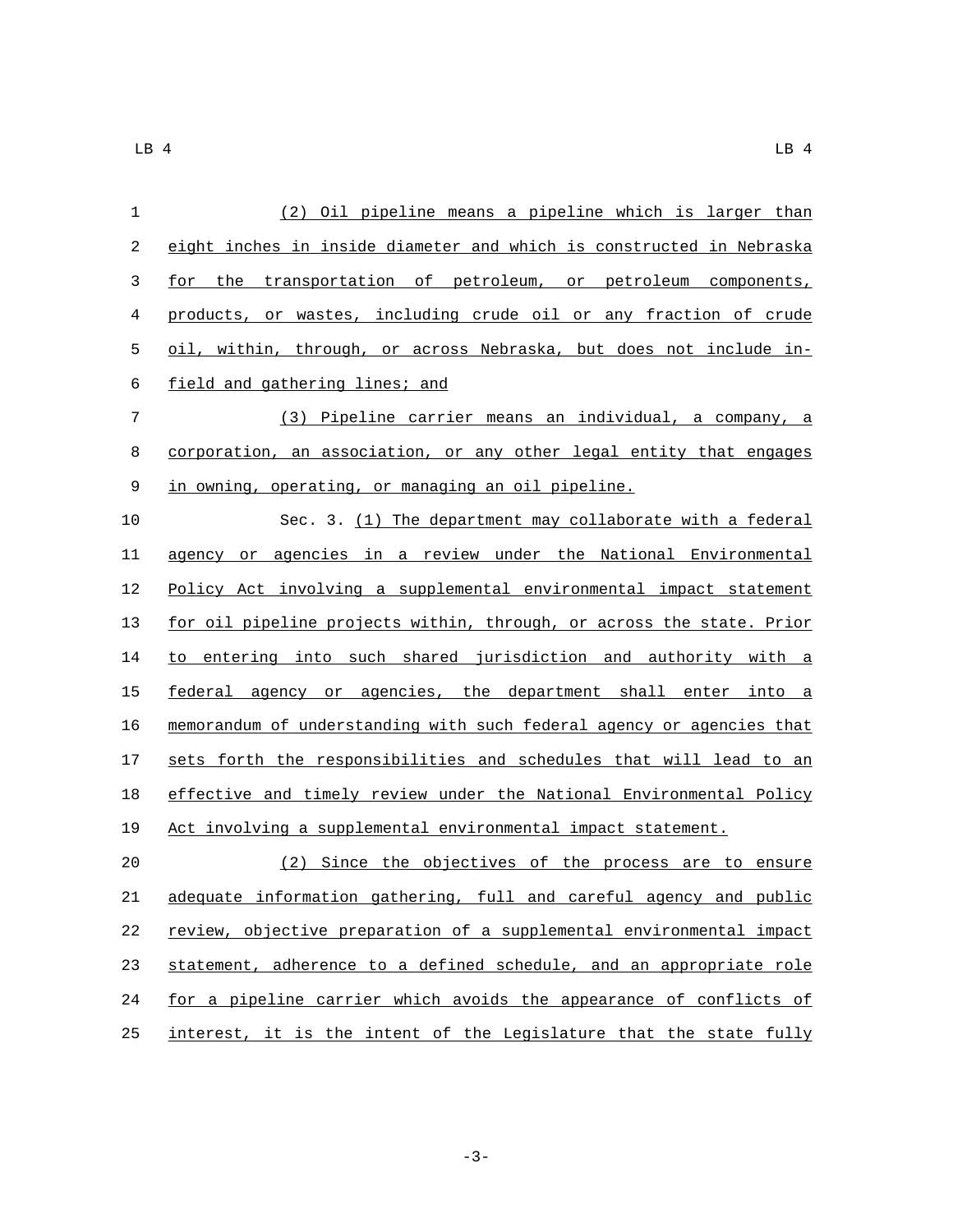| $\mathbf 1$ | fund the process of preparation of a supplemental environmental       |
|-------------|-----------------------------------------------------------------------|
| $\sqrt{2}$  | impact statement and that no fees will be required of an applicant.   |
| 3           | The department may contract with outside vendors in the process of    |
| 4           | preparation of a supplemental environmental impact statement. The     |
| 5           | department shall make every reasonable effort to ensure that each     |
| 6           | vendor has no conflict of interest or relationship to any pipeline    |
| 7           | carrier that applies for an oil pipeline permit.                      |
| 8           | (3) In order for the process to be efficient and                      |
| $\mathsf 9$ | expeditious, the department's contracts with vendors pursuant to this |
| 10          | section for a supplemental environmental impact statement shall not   |
| 11          | be subject to the Nebraska Consultants' Competitive Negotiation Act   |
| 12          | <u>or sections 73-301 to 73-306 or 73-501 to 73-509.</u>              |
| 13          | (4) After the supplemental environmental impact statement             |
| 14          | is prepared, the department shall submit it to the Governor. Within   |
| 15          | thirty days after receipt of the supplemental environmental impact    |
| 16          | statement from the department, the Governor shall indicate, in        |
| 17          | writing, to the federal agency or agencies involved in the review as  |
| 18          | to whether he or she approves any of the routes reviewed in the       |
| 19          | supplemental environmental impact statement.                          |
| 20          | Sec. 4. Section 73-307, Reissue Revised Statutes of                   |
| 21          | Nebraska, is amended to read:                                         |
|             |                                                                       |

 73-307 Sections 73-301 to 73-306 shall not apply to the 23 Nebraska Consultants' Competitive Negotiation Act or section 3 of 24 this act.

Sections 73-301 to 73-306 shall not be construed to apply

-4-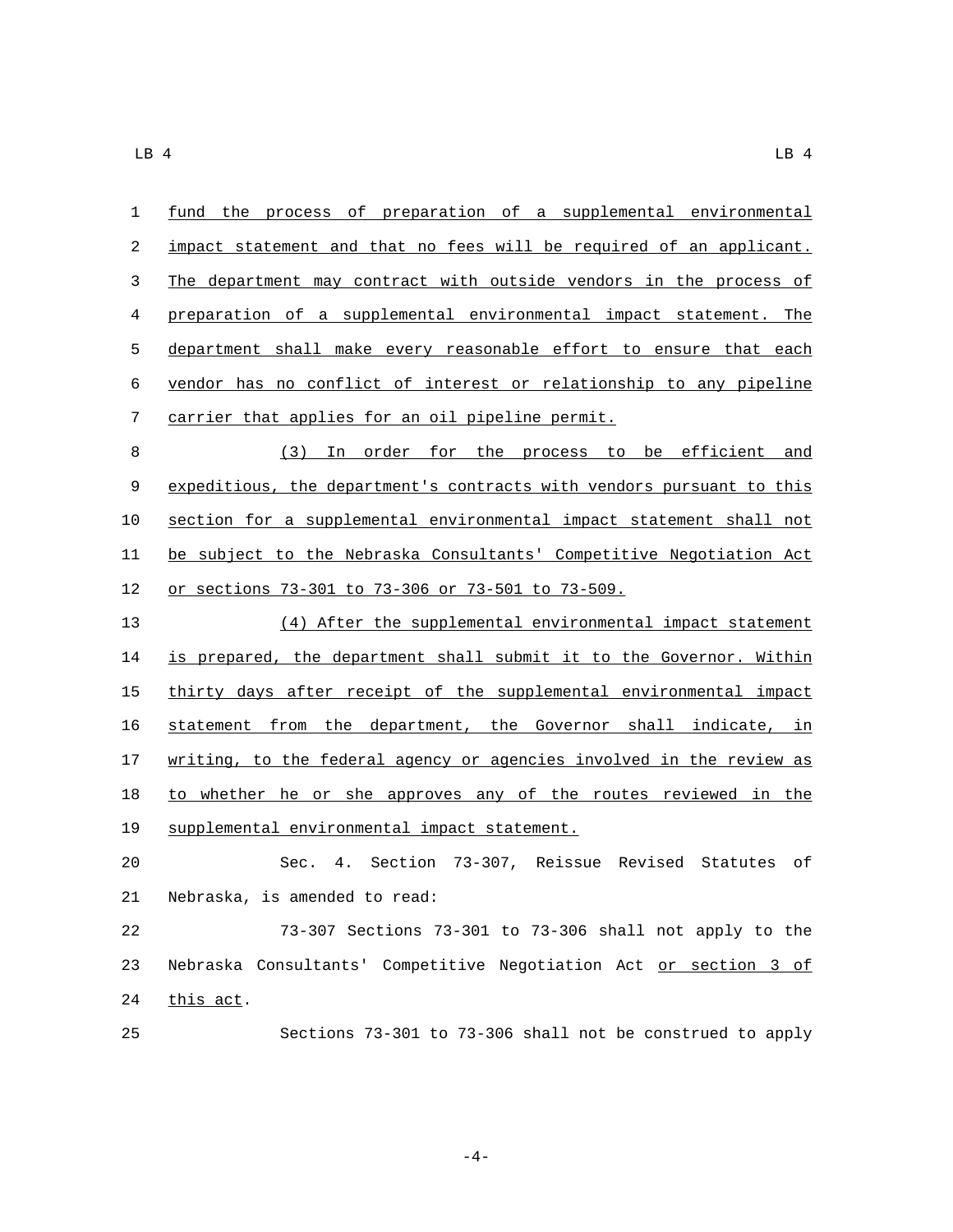$\Box$ B 4 LB 4 LB 4

 to renewals of contracts already approved pursuant to or not subject to such sections, to amendments to such contracts, or to renewals of such amendments unless the amendments would directly cause or result in the replacement by the private entity of additional permanent state employees or positions greater than the replacement caused by 6 the original contract. Sec. 5. Section 73-507, Reissue Revised Statutes of 8 Nebraska, is amended to read: 73-507 (1) Subject to review by the Director of Administrative Services, the materiel division shall provide procedures to grant limited exceptions from the provisions of 12 sections 73-504, 73-508, and 73-509 for: (a) Sole source and emergency contracts; and (b) Other circumstances or specific contracts when any of the requirements of sections 73-504, 73-508, and 73-509 are not appropriate for or are not compatible with the circumstances or contract. The materiel division shall provide a written rationale which shall be kept on file when granting an exception under this 19 subdivision. (2) The following types of contracts for services are not 21 subject to sections 73-504, 73-508, and 73-509: (a) Contracts for services subject to the Nebraska 23 Consultants' Competitive Negotiation Act; (b) Contracts for services subject to federal law, regulation, or policy or state statute, under which a state agency is

-5-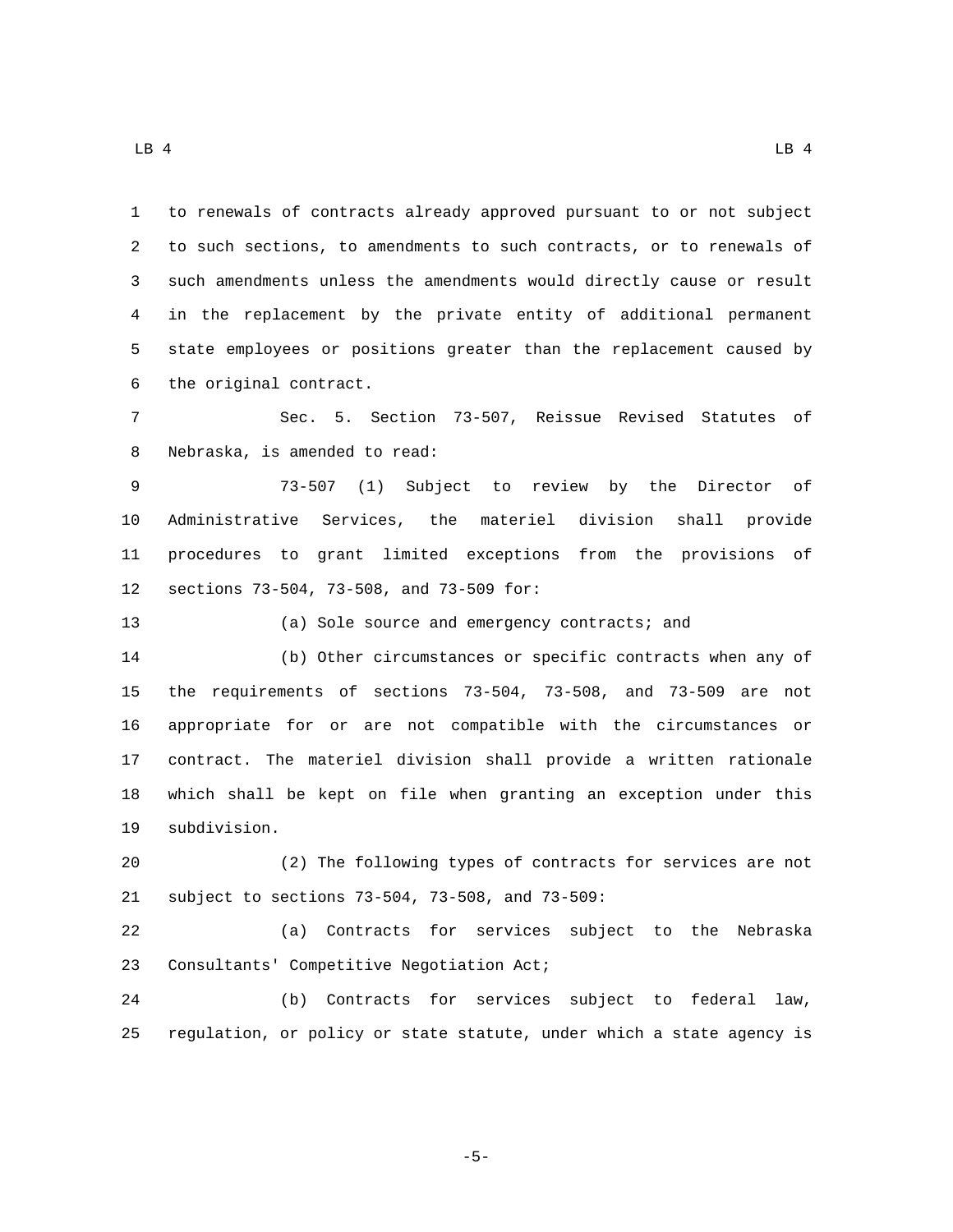required to use a different selection process or to contract with an

2 identified contractor or type of contractor;

 (c) Contracts for professional legal services and services of expert witnesses, hearing officers, or administrative law judges retained by state agencies for administrative or court 6 proceedings;

 (d) Contracts involving state or federal financial assistance passed through by a state agency to a political 9 subdivision;

 (e) Contracts with direct providers of medical, behavioral, or developmental health services, child care, or child 12 welfare services to an individual;

 (f) Agreements for services to be performed for a state agency by another state or local government agency or contracts made by a state agency with a local government agency for the direct 16 provision of services to the public;

 (g) Agreements for services between a state agency and the University of Nebraska, the Nebraska state colleges, the courts, the Legislature, or other officers or agencies established by the 20 Constitution of Nebraska;

 (h) Department of Insurance contracts for financial or actuarial examination, for rehabilitation, conservation, reorganization, or liquidation of licensees, and for professional services related to residual pools or excess funds under the agency's 25 control;

-6-